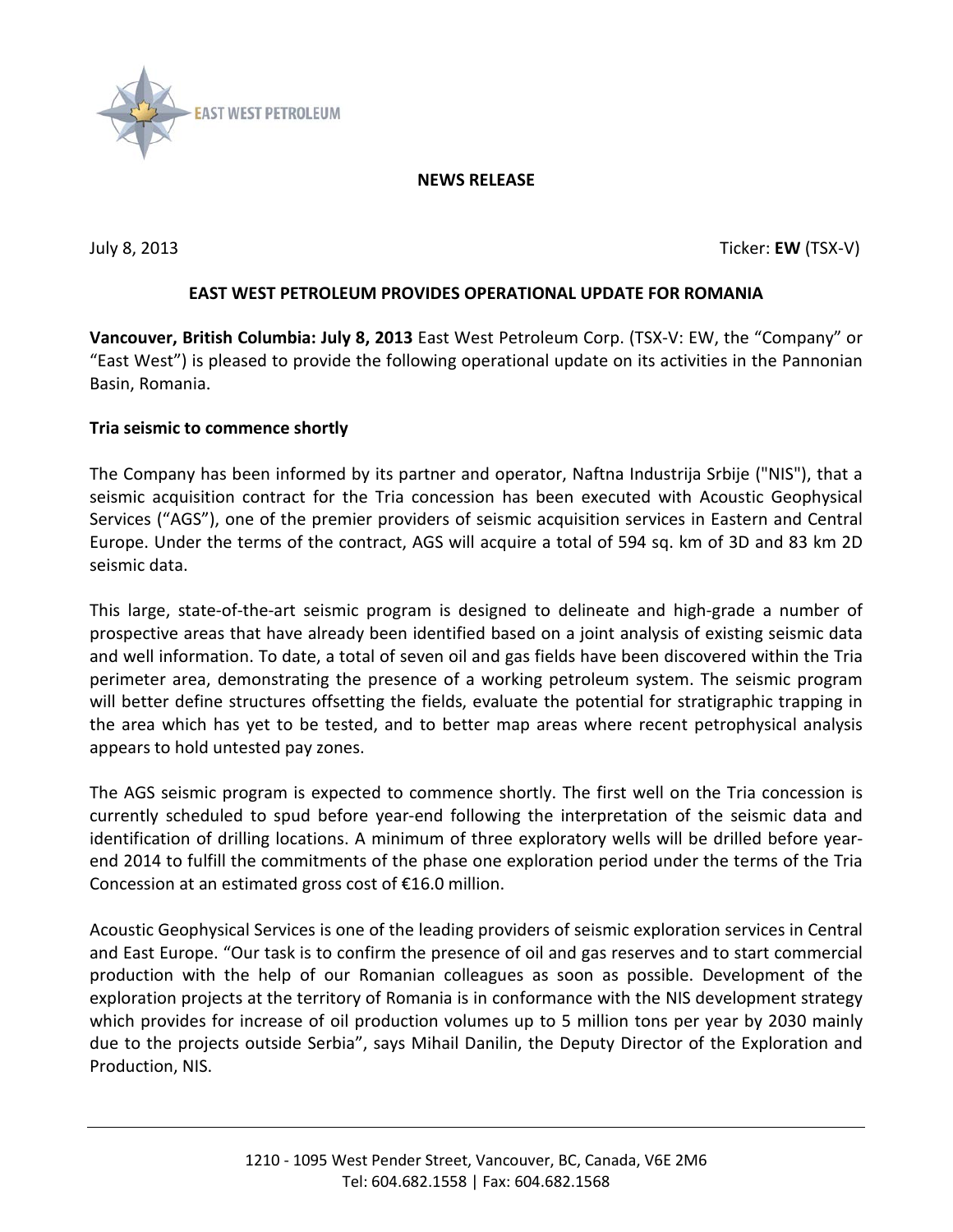## **Update on ratification of the remaining three concessions**

Final ratification of the remaining three concessions in Romania, Baile Felix (EX-3), Periam (EX-7) and Biled (EX-8), is ongoing. As summarized below, the concessions have passed three key ministries with the review of two ministries remaining.

| <b>Status of Ministerial review and sign off</b> |                            |                        |                        |                               |                |
|--------------------------------------------------|----------------------------|------------------------|------------------------|-------------------------------|----------------|
|                                                  | Environment <sup>(1)</sup> | Economy <sup>(2)</sup> | Finance <sup>(3)</sup> | Transportation <sup>(4)</sup> | <b>Justice</b> |
| Tria $(EX-2)$                                    | Yes                        | Yes                    | Yes                    | Yes                           | Yes            |
| <b>Baile Felix (EX-3)</b>                        | Yes                        | Yes                    | Yes                    | Ongoing                       | Ongoing        |
| Periam (EX-7)                                    | Yes                        | Yes                    | Yes                    | Ongoing                       | Ongoing        |
| Biled (EX-8)                                     | Yes                        | Yes                    | Yes                    | Ongoing                       | Ongoing        |

*(1) Ministry of Environment and Forests*

*(2) Ministry of Economy, Trade and Business Environment*

*(3) Ministry of Public Finance* 

*(4) Ministry of Transportation and Infrastructure*

Following the sign off by the remaining two ministries, the concessions will go to the Prime Minister for his signature before ratification by Parliament. The Company and NIS expect to receive formal ratification of the concessions in Q3 of this year.

With the pending ratification of the remaining concessions and the Tria seismic program about to commence, NIS has established an operational office in Romania. NIS has spent an estimated  $\epsilon$  0.5 million completing environmental impact studies and other preparations for the upcoming work programs. East West's 15% working interest will be fully carried by NIS through the phase one and, should the partners elect to proceed, the phase two work programs across all four blocks.

Planning of seismic and drilling operations has been completed on the other three concessions. Once final ratification of these concessions is received from the Romanian government, operations will commence on all three blocks. The plan is to drill a minimum of 12 exploratory wells on the four concessions over the next two years.

Said Company chairman David Sidoo "We are very pleased to see that the ministerial approval process in Romania is nearing completion and that work programs are now underway beginning with the seismic work to be followed by an active drill program. We remain confident in the potential of our properties in Romania and our joint venture partner's ability to successfully implement the aggressive operating plans."

## **About East West Petroleum Corp.**

East West Petroleum [\(http://www.eastwestpetroleum.ca\)](http://www.eastwestpetroleum.ca/) is a TSX Venture Exchange listed company which was established in 2010 to invest in international oil & gas opportunities. The Company has built an attractive platform of assets covering and area over 1.6 million acres: Three exploration permits adjacent to existing production in the Taranaki Basin of New Zealand with partner TAG OIL